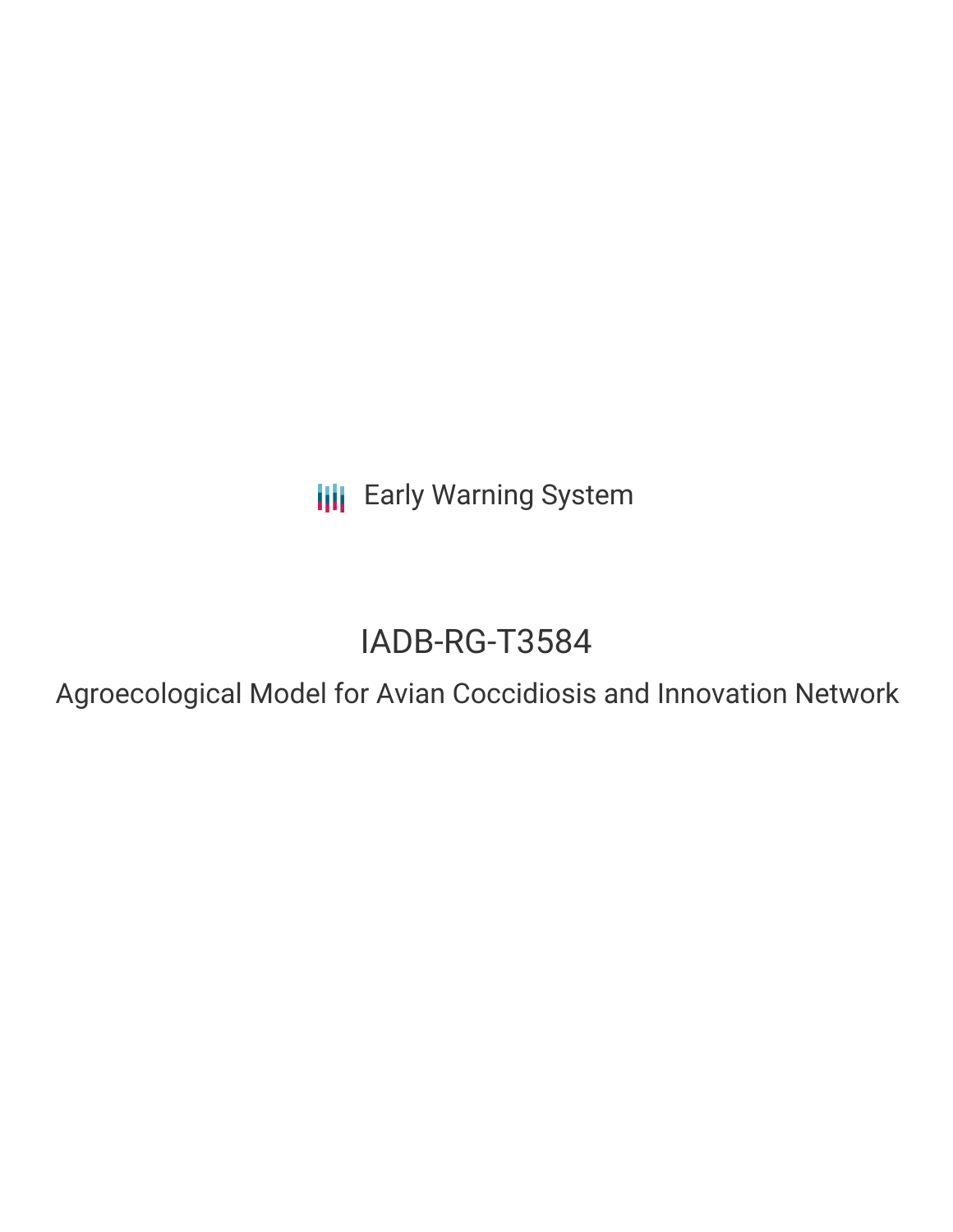

### **Quick Facts**

| <b>Financial Institutions</b>  | Inter-American Development Bank (IADB)          |
|--------------------------------|-------------------------------------------------|
| <b>Status</b>                  | Approved                                        |
| <b>Bank Risk Rating</b>        | C                                               |
| <b>Voting Date</b>             | 2020-07-24                                      |
| <b>Borrower</b>                | Regional                                        |
| <b>Sectors</b>                 | Agriculture and Forestry, Technical Cooperation |
| Investment Type(s)             | Grant                                           |
| <b>Investment Amount (USD)</b> | $$0.20$ million                                 |
| <b>Project Cost (USD)</b>      | $$0.74$ million                                 |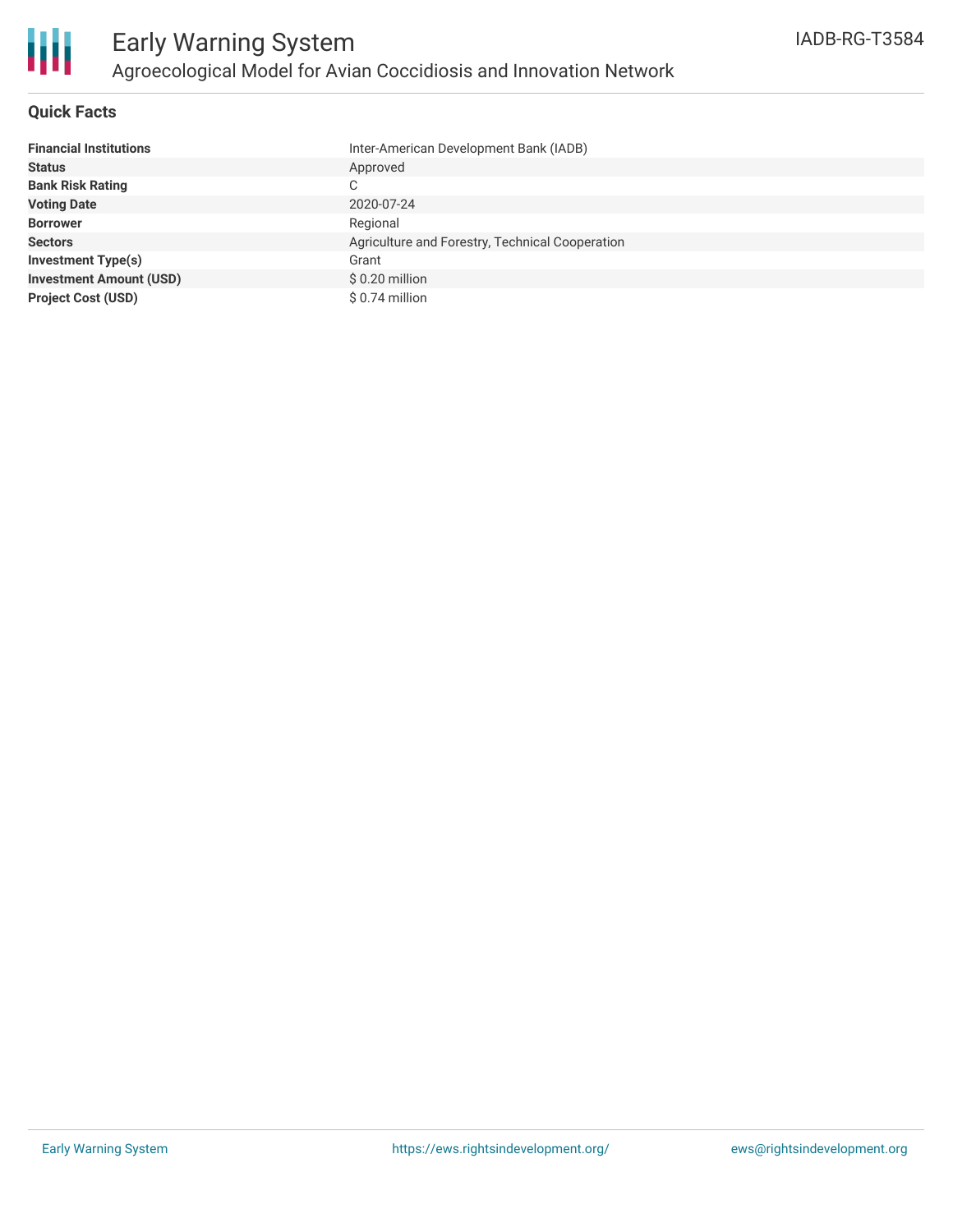

### **Project Description**

Increase productivity in Family Farming by 15%, implementing an Agroecological Model (AE) to control avian coccidiosis.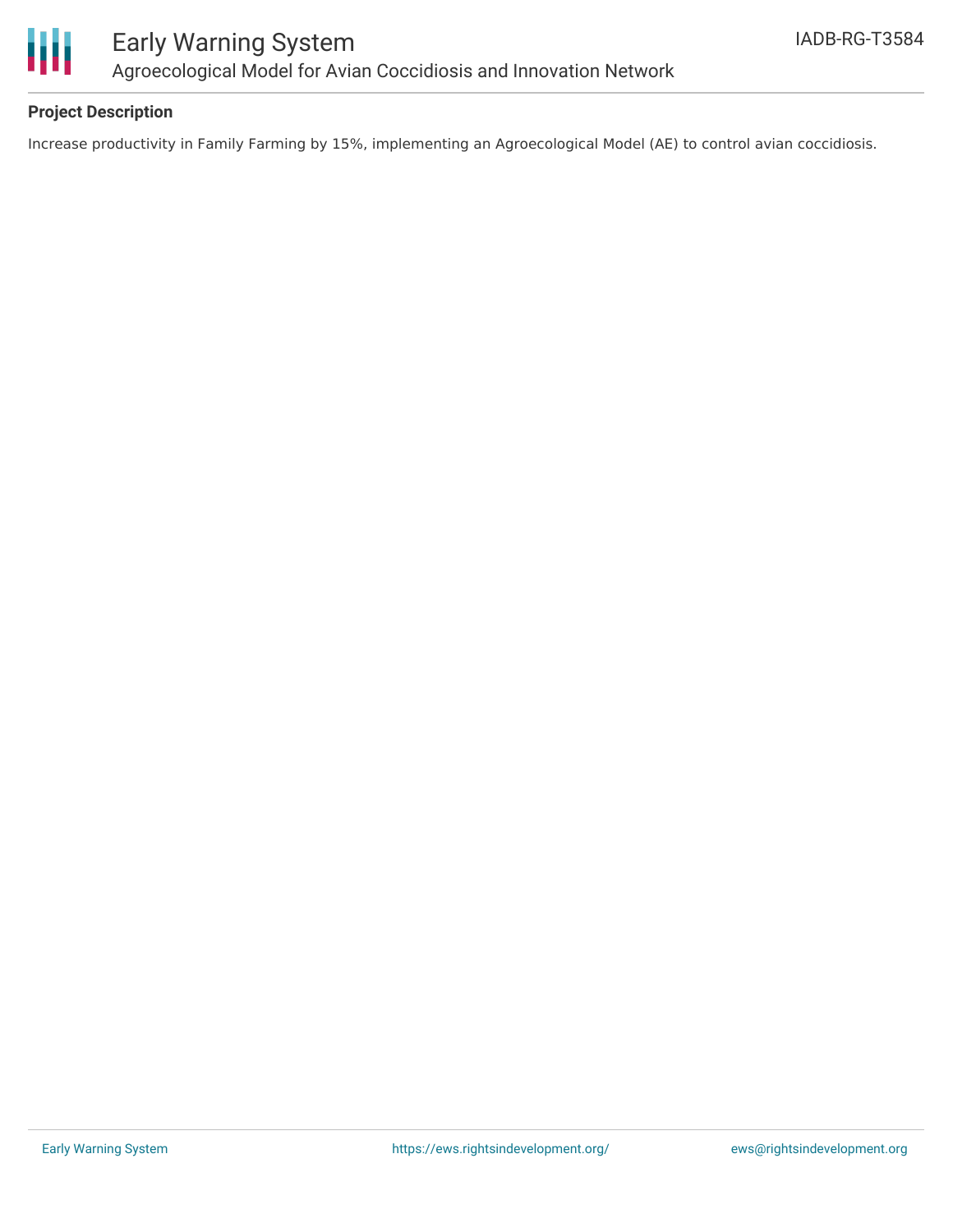

# Early Warning System Agroecological Model for Avian Coccidiosis and Innovation Network

### **Investment Description**

• Inter-American Development Bank (IADB)